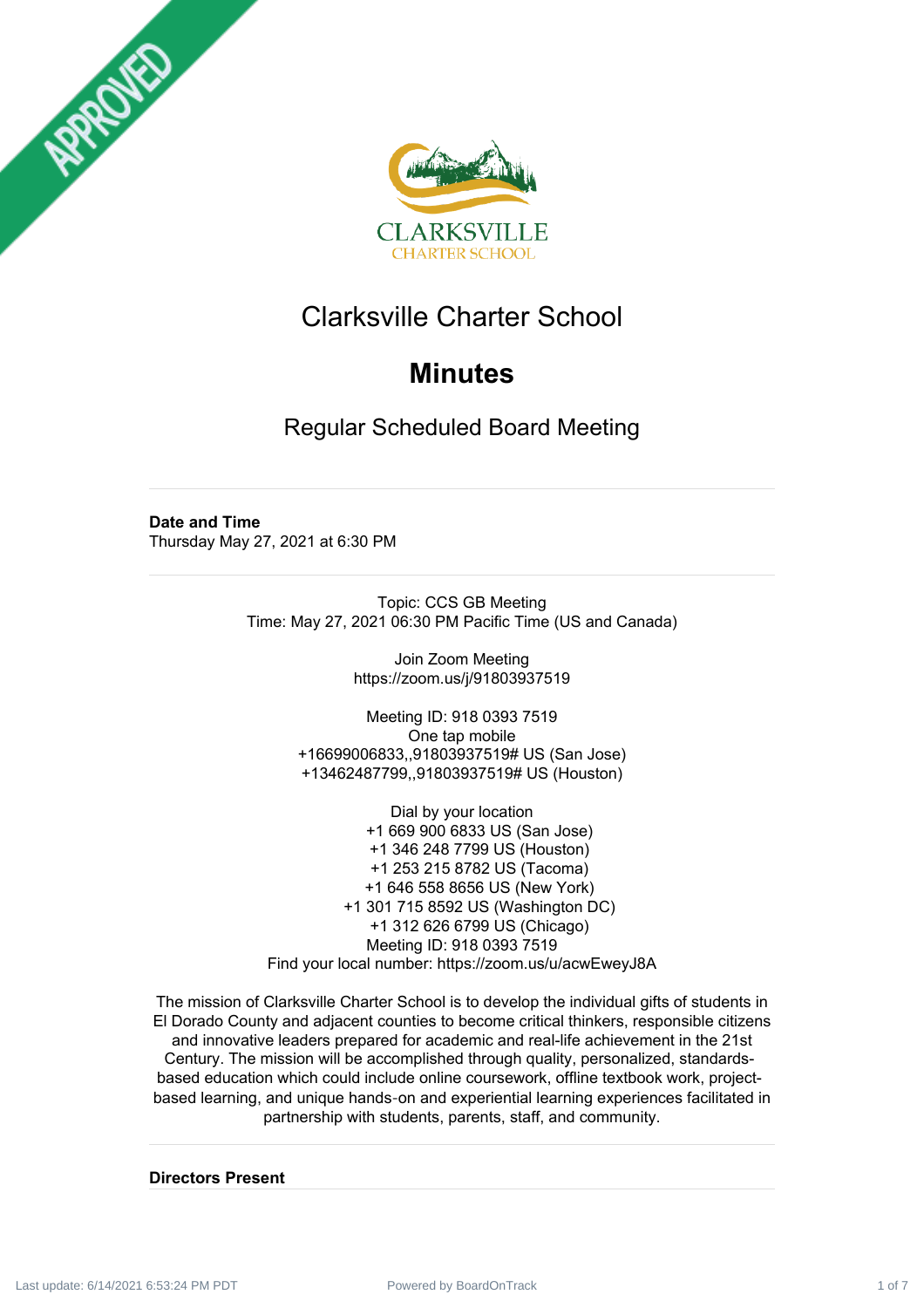Emily Allen (remote), Kathleen Burwell-Callero (remote), Kelley Laliberte (remote), Keri Dalebout (remote), Lisa Jobe (remote)

#### **Directors Absent** *None*

#### **Guests Present**

Darcy Belleza (remote), Jenell Sherman (remote), Katie Royer (remote)

#### **I. Opening Items**

#### **A. Record Attendance**

#### **B. Call the Meeting to Order**

Emily Allen called a meeting of the board of directors of Clarksville Charter School to order on Thursday May 27, 2021 at 6:38 PM.

#### **C. Approval of the Agenda (p. 1-4)**

Lisa Jobe made a motion to approve the Agenda. Keri Dalebout seconded the motion. The board **VOTED** to approve the motion.

**Roll Call**

| ווסט ווטרו                   |     |
|------------------------------|-----|
| Keri Dalebout                | Aye |
| Lisa Jobe                    | Aye |
| Kathleen Burwell-Callero Aye |     |
| <b>Emily Allen</b>           | Aye |
| Kelley Laliberte             | Aye |

#### **D. Closed Session**

Kathleen Burwell-Callero made a motion to move into closed session at 6:42 PM. Kelley Laliberte seconded the motion. Charack 2 of 8 of 8 of 2 of 7 Clarksville Charter School 2 of 7 Clarksville Charter School - Regular School - Regular School - Regular Schedules Charter Schedules - Minutes Charter School - Regular School - Regular Schedu

The board **VOTED** unanimously to approve the motion.

#### **E. Announcement of Any Action Taken in Closed Session**

Emily Allen announced that the Board will complete closed session at the end of the meeting.

Keri Dalebout made a motion to end closed session at 8:50 PM. Lisa Jobe seconded the motion. The board voted unanimously to approve the motion.

#### **F. Public Comments**

No public comments.

# **G. Approve Minutes (p. 5-10)**

Kathleen Burwell-Callero made a motion to approve the minutes from Regular Scheduled Board Meeting on 04-29-21.

Lisa Jobe seconded the motion.

Minutes from Regular Scheduled Board Meeting on 4-29-21 were approved with the following corrections:

- Keri Dalebout name spelled correctly throughout minutes.
- Lisa Jobe attendance record to read "absent."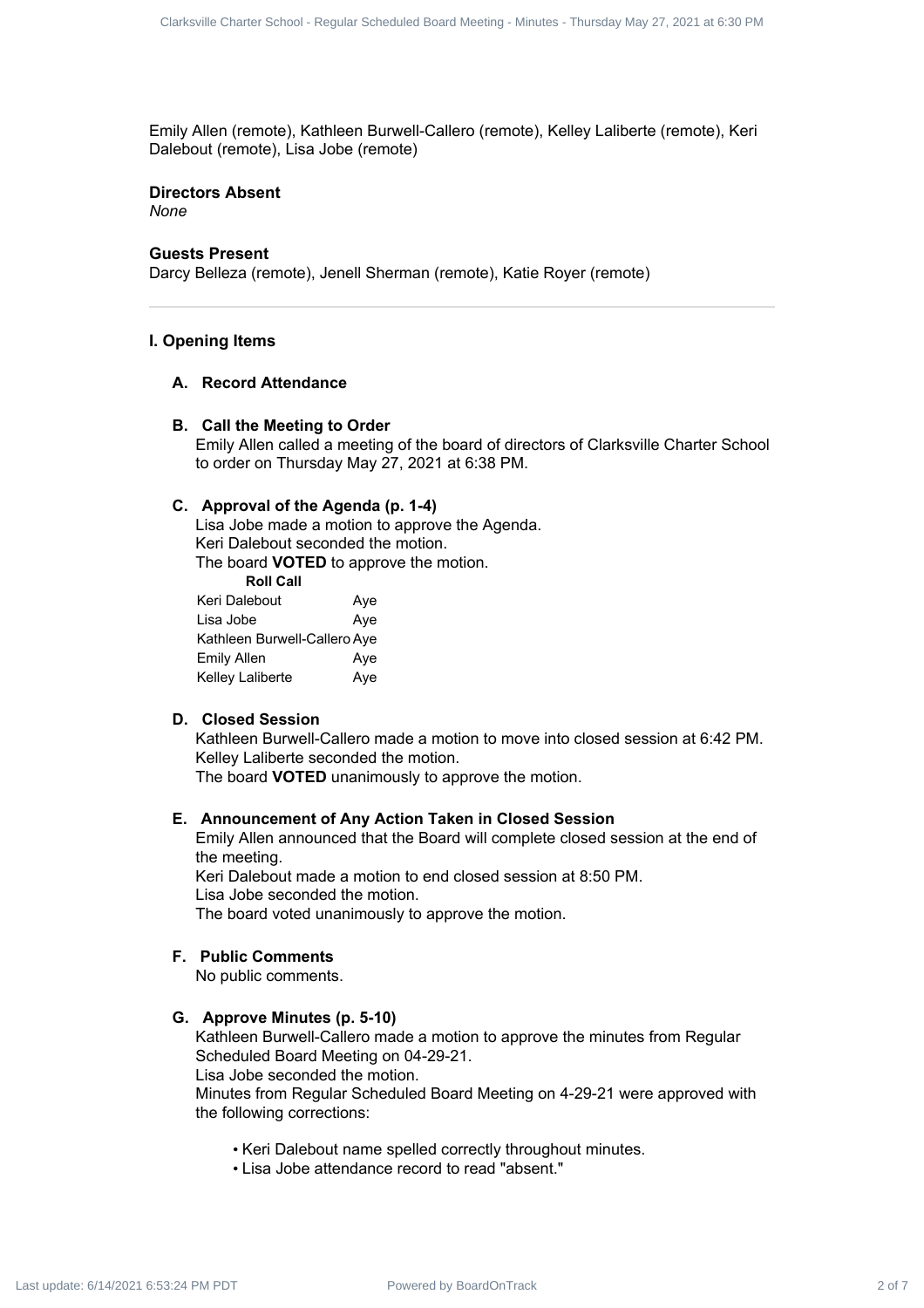The board **VOTED** unanimously to approve the motion.

#### **H. Executive Director's Report (p. 11-26)**

Jenell Sherman presented the *Executive Director's Report:*

- Sequoia Grove Charter Alliance update- Employee Benefits, Tech Refresh, new office spaces in Sacramento and Roseville
- Enrollment update- Goal is 1635 students, current enrollment is 1276 students
- Graduation and Promotion
- Think Suite update- They are closing their doors on 6/30/21
- Enrichment updates- Online Purchasing System and Library Resources (OPS)
- AB1316 Jenn Kramer shared her experience with opposing the bill.

#### **II. Finance**

### **A. April Financials (p. 27-52)**

Lisa Jobe made a motion to approve April Financials. Kelley Laliberte seconded the motion. Darlington Ahaiwe presented the April Financials.

Lisa Jobe asked:

- How close families are to spending all their funds?
- What happens to the un-used funds? Will show in Year End Fund Balance

Emily Allen asked how school budget to meet 40/80 Expense Ratio

• School uses last year's trends

The board **VOTED** unanimously to approve the motion.

#### **B. Expanded Learning Opportunities (ELO) Grant Plan (p. 53-56)**

Keri Dalebout made a motion to approve the Expanded Learning Opportunities (ELO) Grant Plan.

Lisa Jobe seconded the motion.

Darcy Belleza presented the Expanded Learning Opportunities (ELO) Grant Plan. The board **VOTED** unanimously to approve the motion. Clare is the 4 of 200 distributed Board Meeting Water Tracks<br>
The board of Figure Charter School - Regular School - Regular<br>
H. Executive Direction Regular Charter Schedule Board Charter School<br>
- Scheduled Board Meeting

# **C. Discussion and Potential Action on Executive Director Compensation Study(p. 57-58)**

Keri Dalebout made a motion to approve the Executive Director Compensation Study.

Kelley Laliberte seconded the motion.

Kathy Daugherty presented the Executive Director Compensation Study.

Emily Allen asked how she got her research data.

• Kathy Daugherty called the other schools or viewed on their website.

Lisa Jobe acknowledged the benefits of employment longevity. The board **VOTED** to approve the motion.

**Roll Call**

Kelley Laliberte **Aye**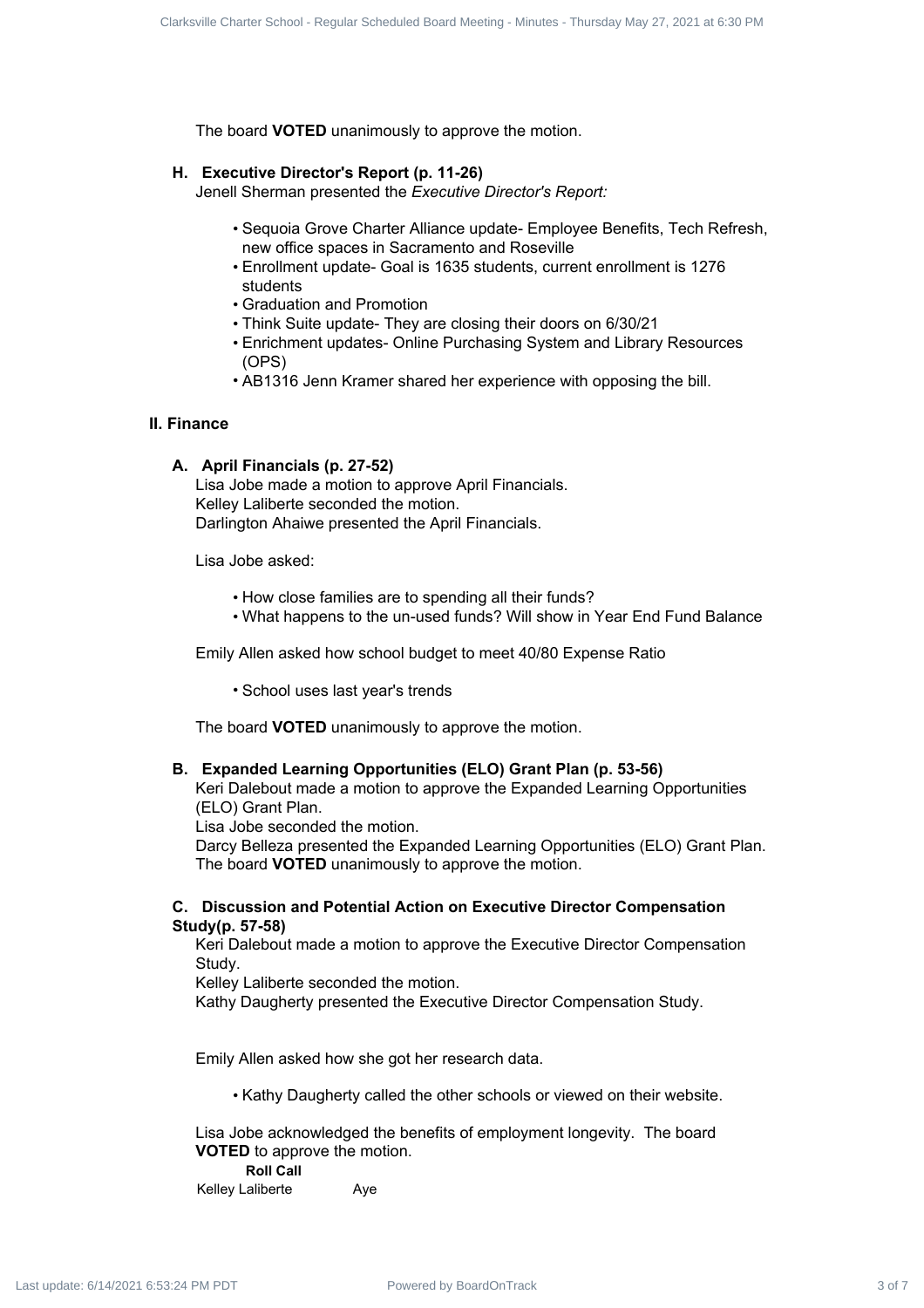| <b>Roll Call</b>             |     |
|------------------------------|-----|
| Keri Dalebout                | Ave |
| Lisa Jobe                    | Aye |
| <b>Emily Allen</b>           | Ave |
| Kathleen Burwell-Callero Aye |     |

## **D. Stipend Chart (p. 59-61)**

Kelley Laliberte made a motion to approve the Stipend Chart. Kathleen Burwell-Callero seconded the motion. Jenell Sherman presented the Stipend Chart highlighted that job descriptions and addition positions have been added. Character Contract 4 of 7 Clarksville Charter School - Regular School - Regular Schedule Charter School - American School - American Schedule Charter Schedule Charter Schedule Charter School - Regular School - Regular Sch

Lisa Jobe asked is school has a decathalon teacher

• HSVA has a teacher who will teach it next year

Shared positions will either share the stipend or both be paid depending on level of responsibility. The board **VOTED** unanimously to approve the motion.

# **E. Extra Duty Stipend Contract (p. 62-63)**

Keri Dalebout made a motion to approve the Extra Duty Stipend Contract. Kelley Laliberte seconded the motion. Jenell Sherman presented the Extra Duty Stipend Contract. The board **VOTED** unanimously to approve the motion.

# **III. Operations**

#### **A. Benefits Package Options for 2021-2022 (p. 64-104)**

Lisa Jobe made a motion to approve the Employee Benefit Guide 2021-2022. Keri Dalebout seconded the motion.

Royce Gough presented the Employee Benefits Guide 2021-2022. Rates have gone up approximately 17.6% from last year due to our move from southern to northern CA rates. The board **VOTED** unanimously to approve the motion.

#### **B. Teacher Induction Program and Policy (p. 105-109)**

Kathleen Burwell-Callero made a motion to approve the Teacher Induction Program and Policy.

Kelley Laliberte seconded the motion.

Jenell Sherman presented the Teacher Induction Program and Policy. The board **VOTED** unanimously to approve the motion.

#### **C. Employee Handbook 2021-2022 (p. 110-137)**

Lisa Jobe made a motion to approve the Employee Handbook 2021-2022 with the addition of the school logos.

Keri Dalebout seconded the motion.

Darcy Belleza presented the Employee Handbook 2021-2022. The board **VOTED** unanimously to approve the motion.

#### **IV. Academic Excellence**

#### **A. Application for Establishment of a California Cadet Corps (p. 138-150)**

Keri Dalebout made a motion to approve the Application for Establishment of a California Cadet Corps.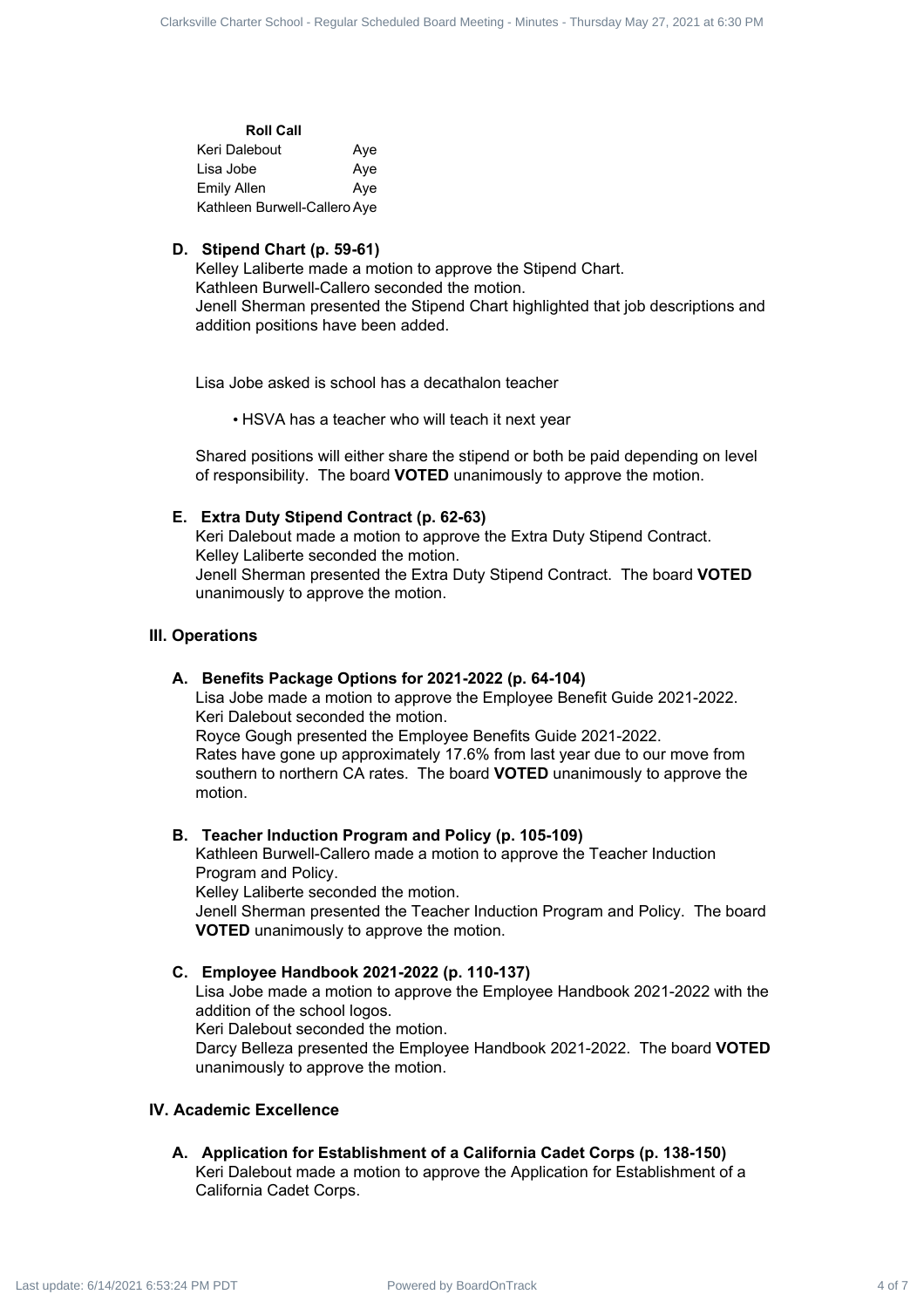Kathleen Burwell-Callero seconded the motion.

Jenell Sherman presented the Application for Establishment of a California Cadet Corps. The board **VOTED** unanimously to approve the motion.

## **B. Local Control and Accountability Plan and Budget Overview for Parents (p. 151-211)**

Darcy Belleza presented the Local Control and Accountability Plan and Budget Overview for Parents.

## **C. Vote to Open Public Hearing**

Lisa Jobe made a motion to open Public Hearing at 10:24 PM. Keri Dalebout seconded the motion. The board **VOTED** unanimously to approve the motion.

#### **D. Public Hearing for Local Control and Accountability Plan (LCAP) and Budget Overview for Parents (BOP) (p. 212)**

No public comments.

Emily Allen asked Darcy Belleza what the one part of the LCAP that would be most important in her opinion-Darcy Belleza answered staff support of students in particular need i.e. math, college and career readiness. Clare is the Fower Faster Fourist Charter School - Regular School - Regular School - Regular School - Regular School - Regular Schedule Corps The neutron properties of 7 Clare School - Regular Corps The Toward Voter Elemen

#### **E. Vote to Close Public Hearing**

Kathleen Burwell-Callero made a motion to close the Public Hearing at 10:28 PM. Kelley Laliberte seconded the motion.

The board **VOTED** unanimously to approve the motion.

## **V. Governance**

# **A. Discussion and Potential Action on Board Meeting Date Change for June 2021 and Calendar for the 2021-2022 School Year (p. 213-214)**

Keri Dalebout made a motion to approve June board meeting date to June 14, 2021 at 6:30 PM, and 2021-2022 board meetings to take place on second Thursday of the month.

Kathleen Burwell-Callero seconded the motion.

Jenell Sherman proposed moving June board meeting date to June 14, 2021 at 6:30.

Also, would like to move board meeting dates to the second Thursday of the month to accommodate due dates to authorizer and holiday schedules. The board **VOTED** unanimously to approve the motion.

# **B. Upcoming Compliance Items (p. 215-216)**

Darcy Belleza presented upcoming compliance items.

#### **C. Governing Board Vacancy**

Darcy Belleza announced that 2 board members' terms are ending.

Katie Burwell is not returning.

Vacancy posting on school website, Facebook page, Sequoia Sunset, and Wednesday Weekly.

Submission deadline is June 4, 2021. Currently, no applicants.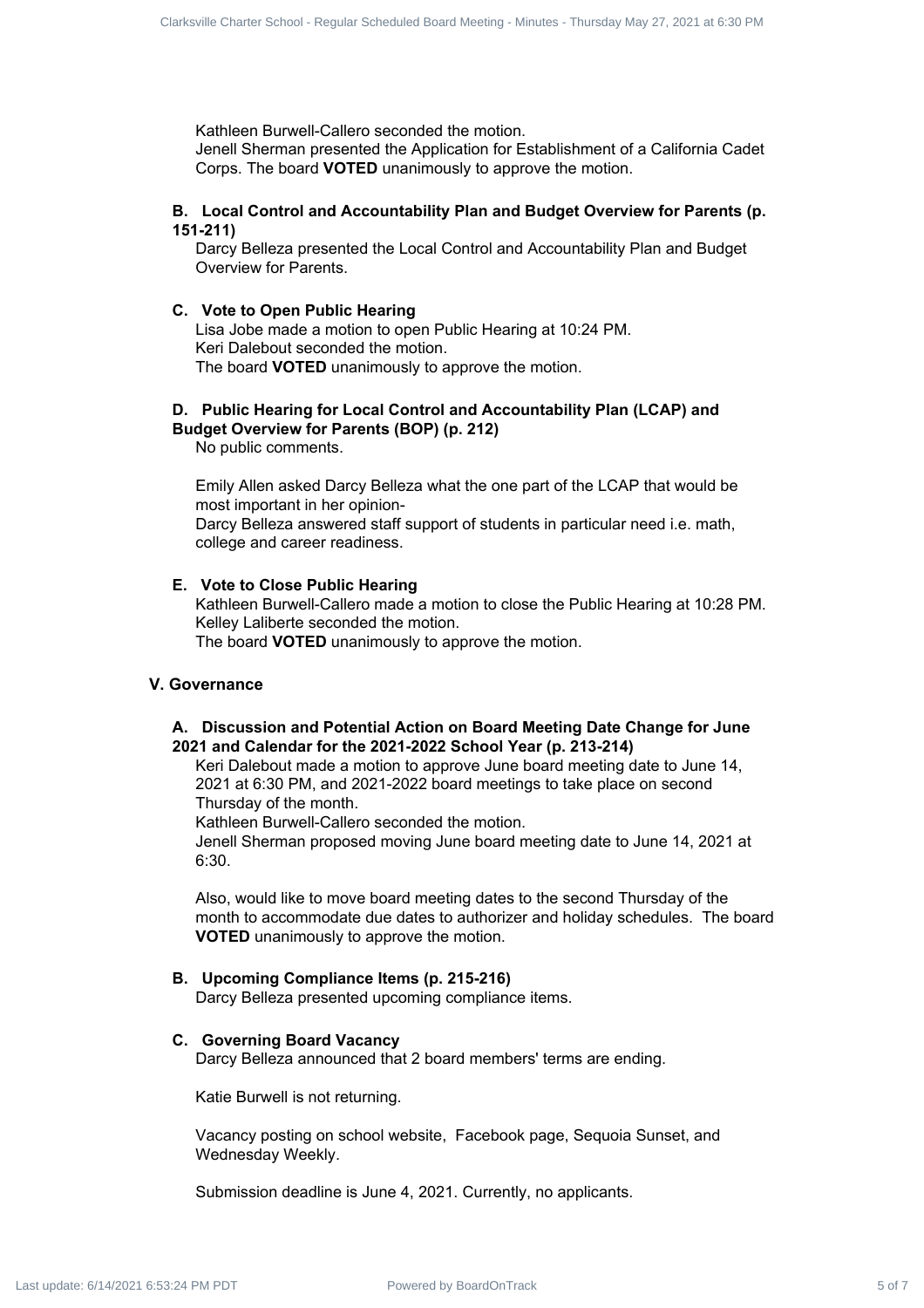# **VI. Closing Items**

#### **A. Board of Director's Comments & Requests**

#### **B. Announcement of Next Regular Scheduled Board Meeting**

Emily Allen announced the Next Regular Scheduled Board Meeting on June 14, 2021 at 6:30 PM.

Keri Dalebout made a motion to move back into closed session at 10:48 PM. Kathleen Burwell-Callero seconded the motion. Keri Dalebout motioned to move out of closed session at 11:28 PM. Kathleen Burwell- Callero seconded the motion. The board voted unanimously to approve the motion.

No action was taken during closed session. Jenell Sherman's Executive Director Evaluation is complete. The board **VOTED** unanimously to approve the motion.

#### **C. Adjourn Meeting**

Lisa Jobe made a motion to adjourn the meeting at 11:30 PM. Kelley Laliberte seconded the motion. The board **VOTED** unanimously to approve the motion. There being no further business to be transacted, and upon motion duly made, seconded and approved, the meeting was adjourned at 11:30 PM.

Respectfully Submitted, Emily Allen

Prepared by: Katie Royer

Noted by:

Kathleen Burwell-Callero (Jun 21, 2021 11:10 PDT)<br>-Kathleen Burwell-Callero (Jun 21, 2021 11:10 PDT)

Board Secretary

Public Comment Rules: Members of the public may address the Board on agenda or non-agenda items through the teleconference platform, Zoom. Zoom does not require the members of the public to have an account or login. Please either utilize the chat option to communicate to the administrative team of your desire to address the Board or simply communicate orally your desire to address the Board when the Board asks for public comments. Speakers may be called in the order requests are received. Comments are limited to 2 minutes each, with no more than 15 minutes per single topic. If a member of the public utilizes a translator to address the Board, those individuals are allotted 4 minutes each. If the Board utilizes simultaneous translation equipment in a manner that allows the Board to hear the translated public testimony simultaneously, those individuals are allotted 2 minutes each. By law, the Board is allowed to take action only on items on the agenda. The Board may, at its discretion, refer a matter to school staff or calendar the issue for future discussion. Charach Charach 4 of 7 Clarksville Community & Requires the Minutes of Tracksville Charter Scheduled Board Meeting<br>
A. Announcement of Meeting Conservation Scheduled Board Meeting<br>
A. Announcement of Meeting Scheduled Boa

Note: The Governing Board encourages those with disabilities to participate fully in the public meeting process. If you need a disability-related modification or accommodation, including auxiliary aids or services, to participate in the public meeting, please contact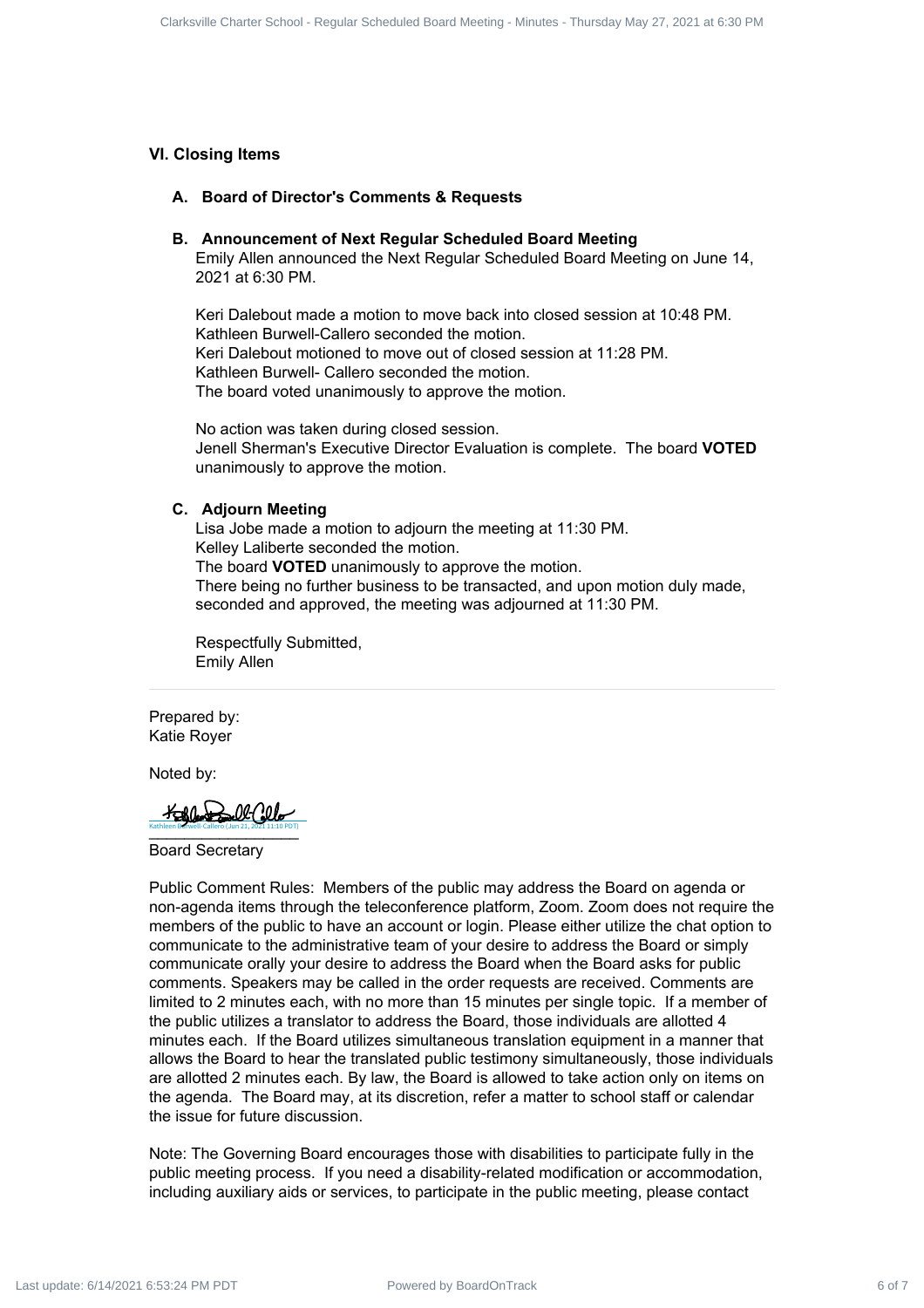the Governing Board Office at (562) 584-0427 at least 48 hours before the scheduled board meeting so every reasonable effort can be made to accommodate you. (Government Code § 54954.2; Americans with Disabilities Act of 1990, § 202 (42 U.S.C. § 12132)).  $P_{\text{other}}$  Charter School - Regular School - Regular School - Regular School - Regular Scheduled Board Meeting - Regular School - Regular School - Minutes - Minutes - Minutes - Minutes - Minutes - Minutes - Minutes - Minut